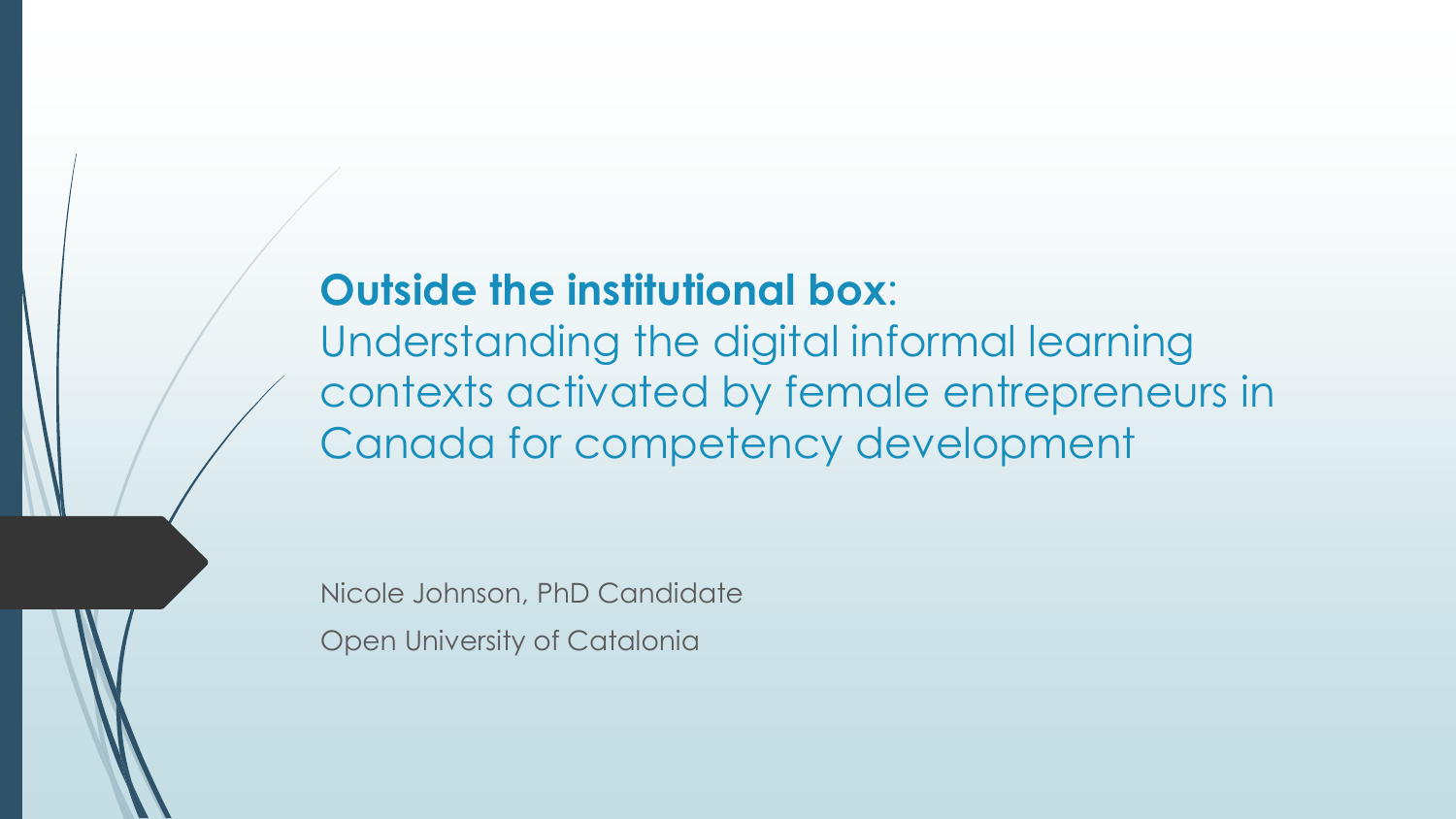# Why undertake this study?

- Previous research suggests:
	- entrepreneurship is one way that women seek to overcome the 'motherhood penalty'
	- female entrepreneurs tend to activate informal learning opportunities
	- mothers use digital technology to overcome a sense of isolation associated with the demands of parenting
- In Canada, governmental and non-governmental organizations fund initiatives that provide support and learning resources to female entrepreneurs; however, information on the learning needs and preferences of this population is scarce.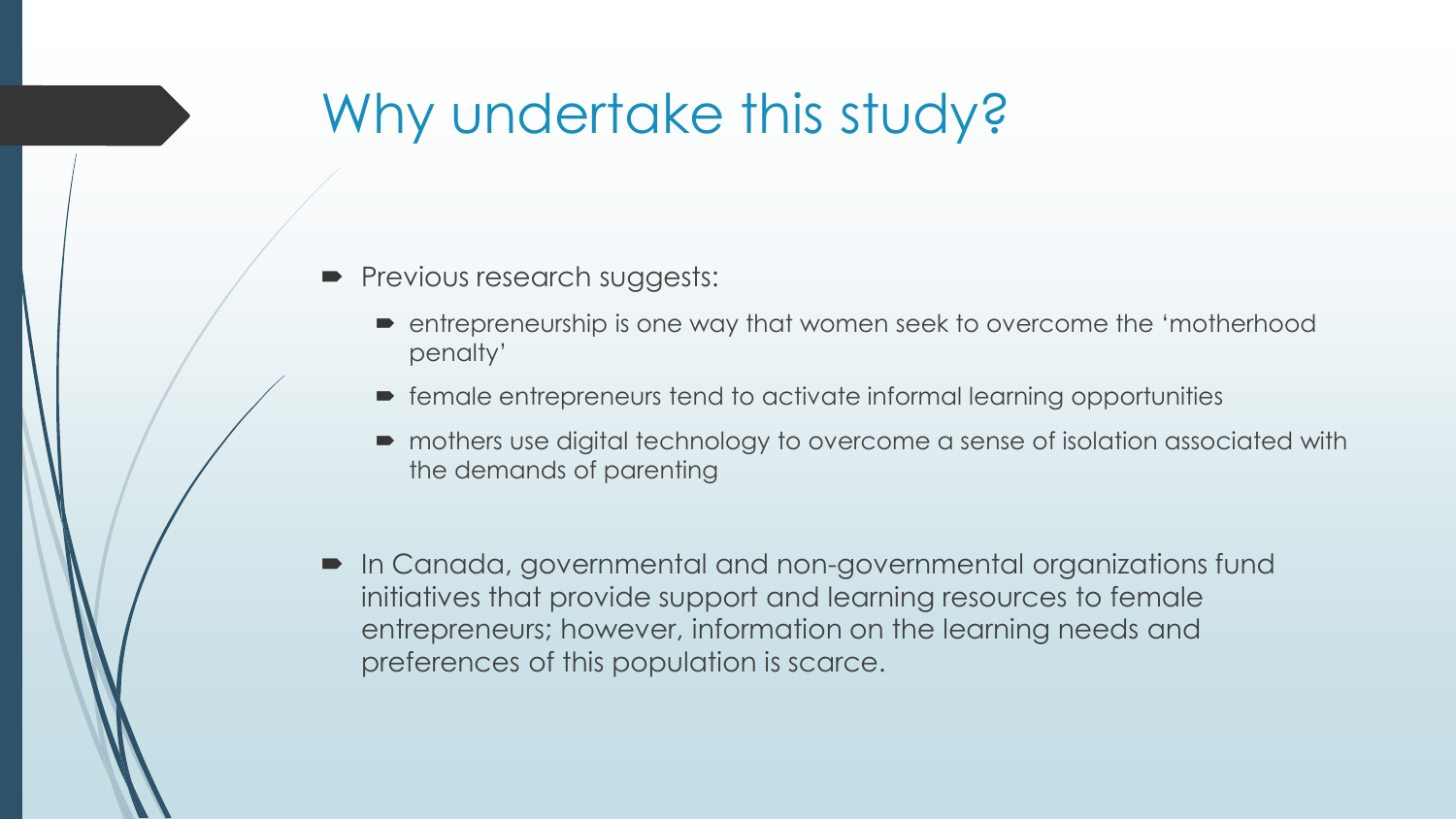# Research questions and objectives

| <b>Research Questions</b>                                                                                                                                | <b>Research Objectives</b>                                                                                                     |
|----------------------------------------------------------------------------------------------------------------------------------------------------------|--------------------------------------------------------------------------------------------------------------------------------|
| What are participants telling us about<br>their digital learning experiences that<br>will help us understand their<br>development of a learning ecology? | To describe the digital aspects of<br>participants' learning experiences<br>using an ecological framework.                     |
| What factors benefit or hinder the<br>potential of informal learning for<br>capacity development?                                                        | To analyze the possibilities for digital<br>informal learning within the learning<br>ecologies of participants.                |
| How do participants develop a<br>learning ecology for capacity<br>development?                                                                           | To identify the ways that participants<br>are activating digital informal learning<br>experiences for capacity<br>development. |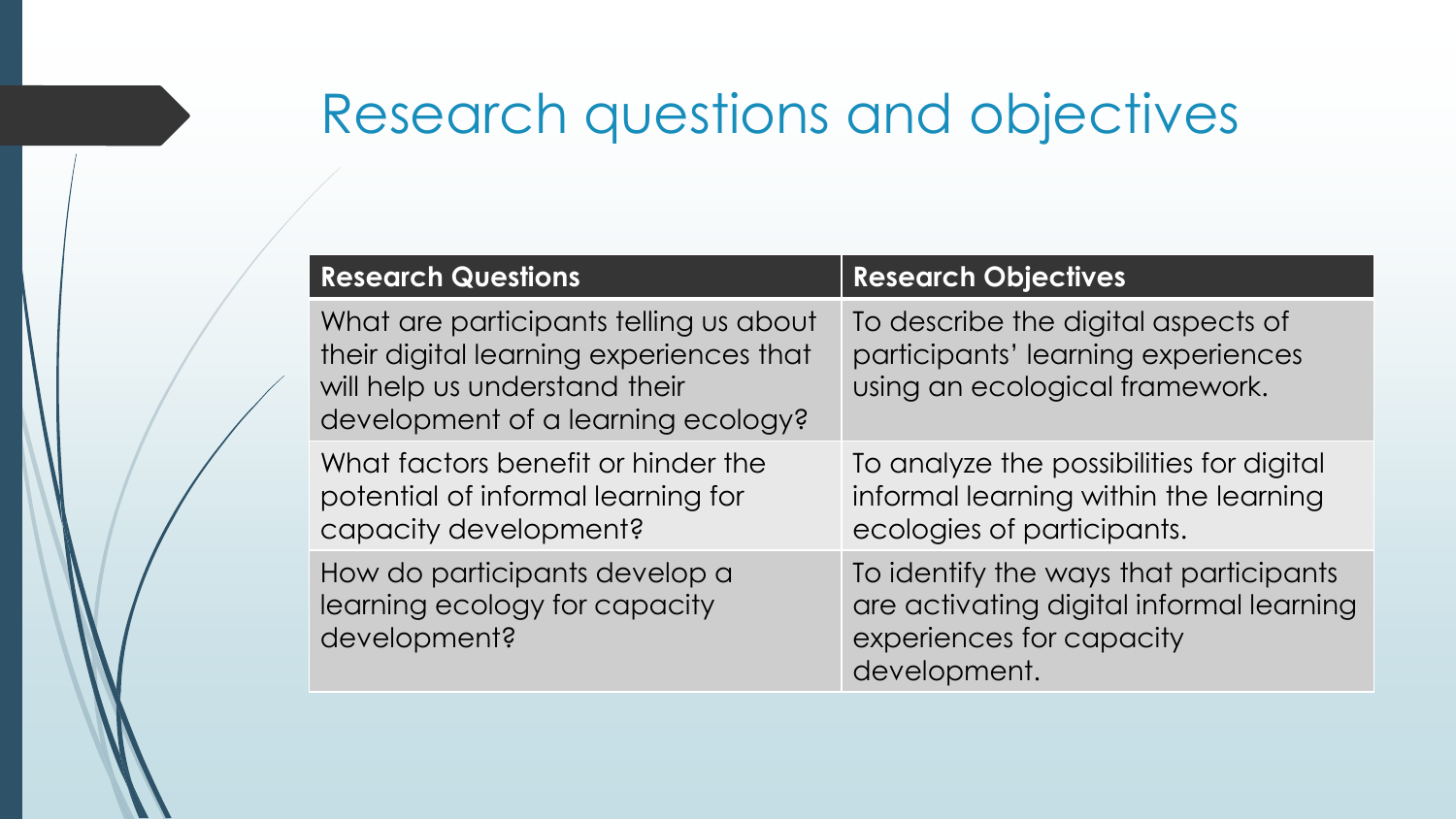# Application of an ecological framework

- An ecological framework provides a structure for investigating the integration of contexts, resources, and relationships that an individual activates while learning
- Accounts for intrinsic factors (motivation, preferences) and experiential factors (activities, events)
- **Accounts for change over time**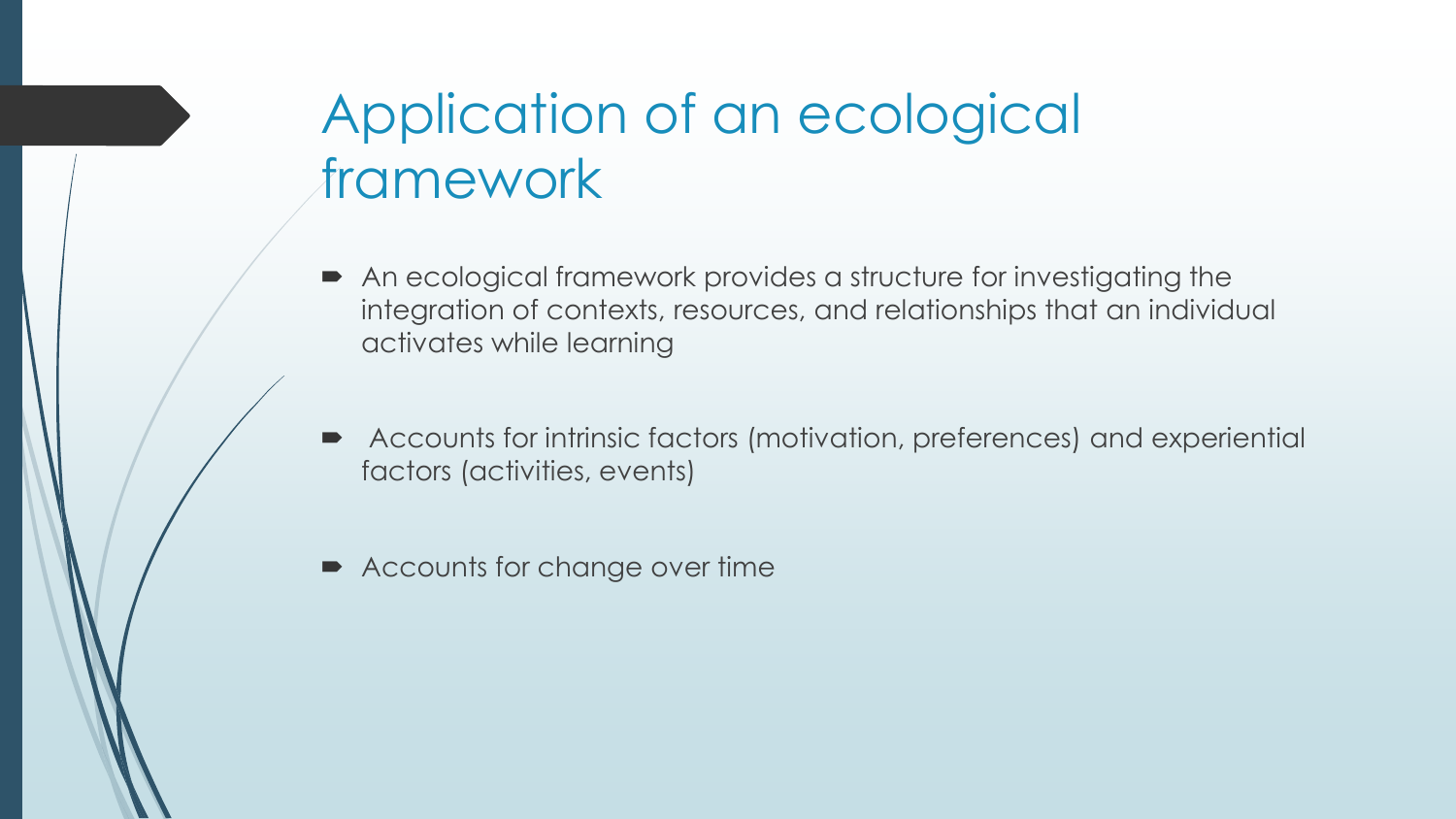# Methodology and status of research

- Mixed methods
- Exploratory to explanatory: quantitative survey followed by 4 case studies
- Convenience, snowball sampling strategy
- November 2018 through April 2019: quantitative survey administered to 47 participants
- Case study interviews: in-progress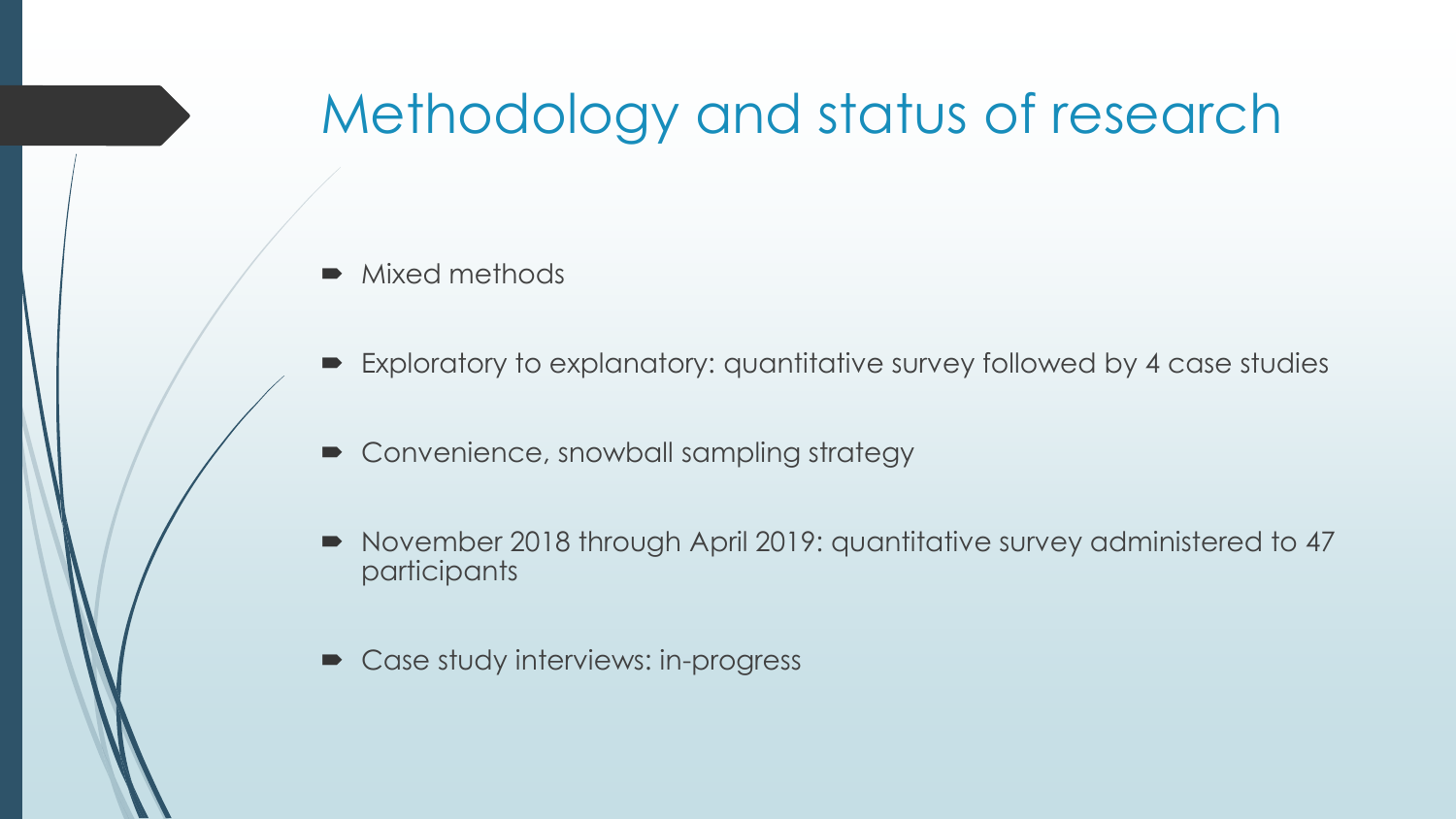# Survey: What was measured?

- \*Frequency of activation of digital learning contexts (activities, resources, relationship experiences) to learn business skills and for other purposes
- \*Frequency of activation of contexts for entrepreneurial competency development (based on Female Entrepreneurial Competency framework)
- Usefulness of digital learning experiences (18 measures of capacity development)
- Demographic questions
- One open-ended question
- Delivered as a 1:1 structured interview via Zoom videoconference

\*Focus of today's presentation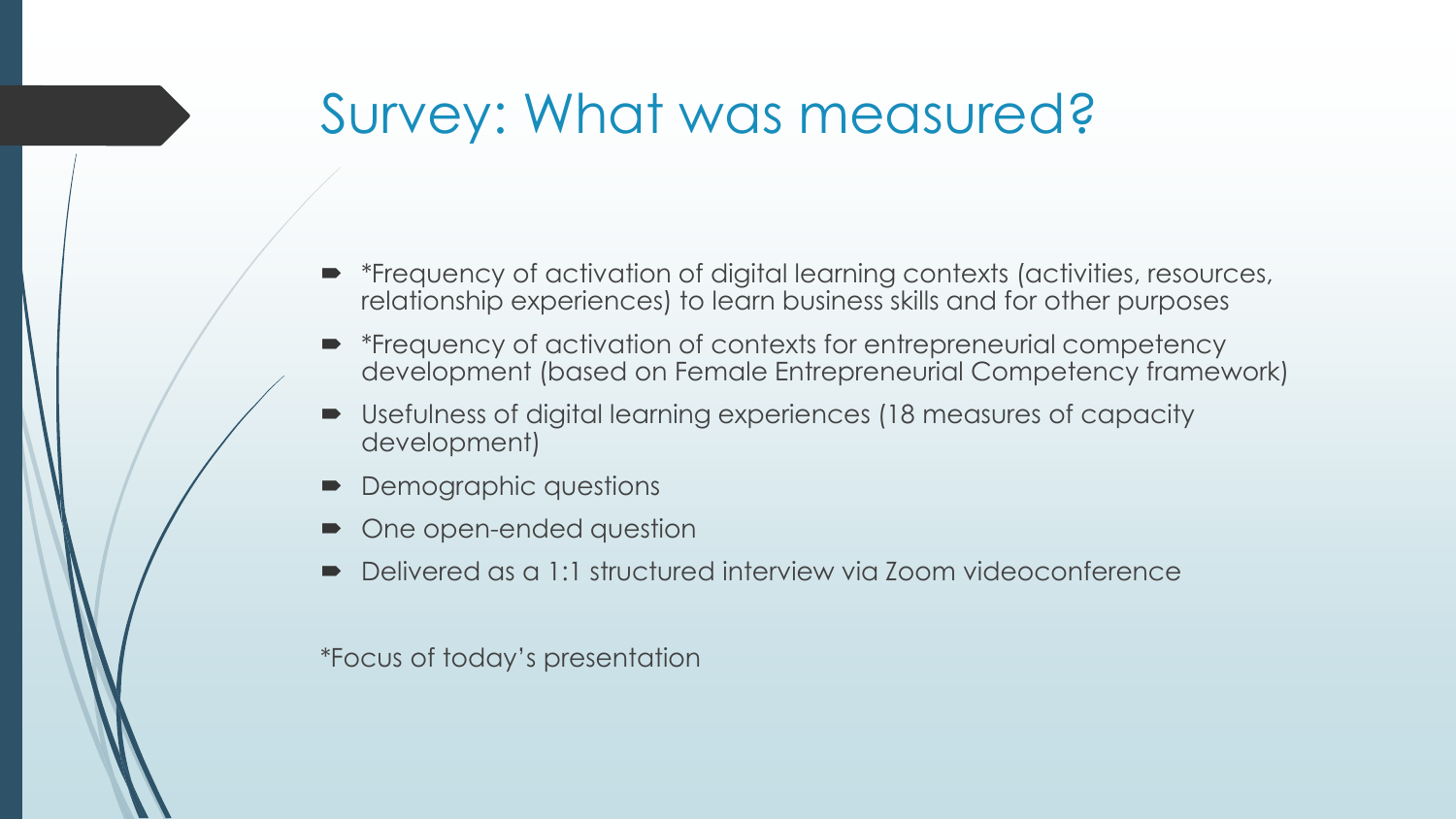# Analysis of survey data

- \*SPSS analysis (descriptive statistics and cross tabulations to identify patterns and typical/critical cases)
- Thematic analysis of open-ended question and side comments made during the interview using a constant-comparative approach

\*focus of today's presentation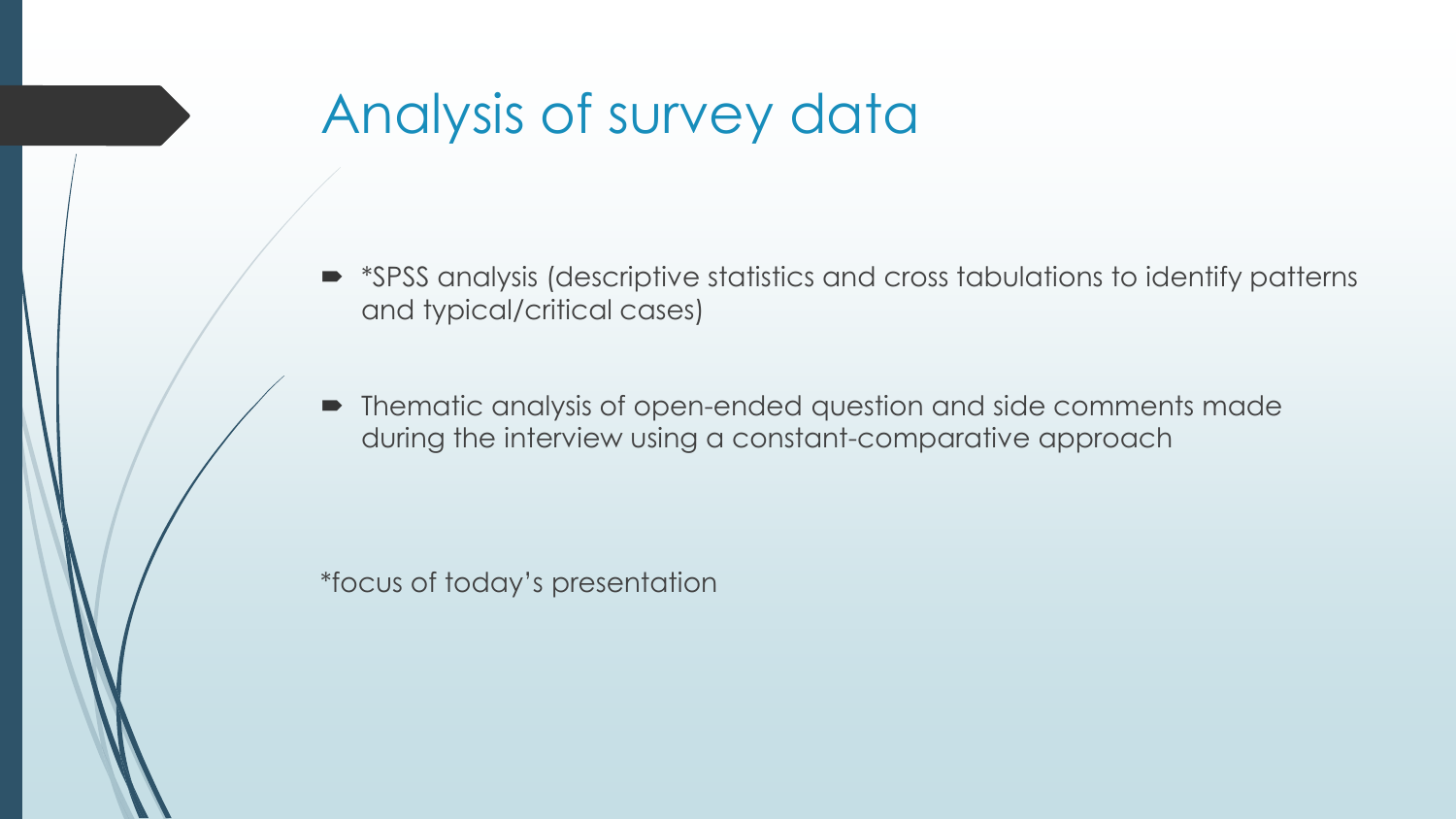# Results: Digital learning activities

**Digital activities** that were activated by more than half of participants for the purpose of learning business skills:

- Conversations on social networking sites (n=38)
- Conversations on private messaging platforms (n=35)
- Video conversations with others (n=26)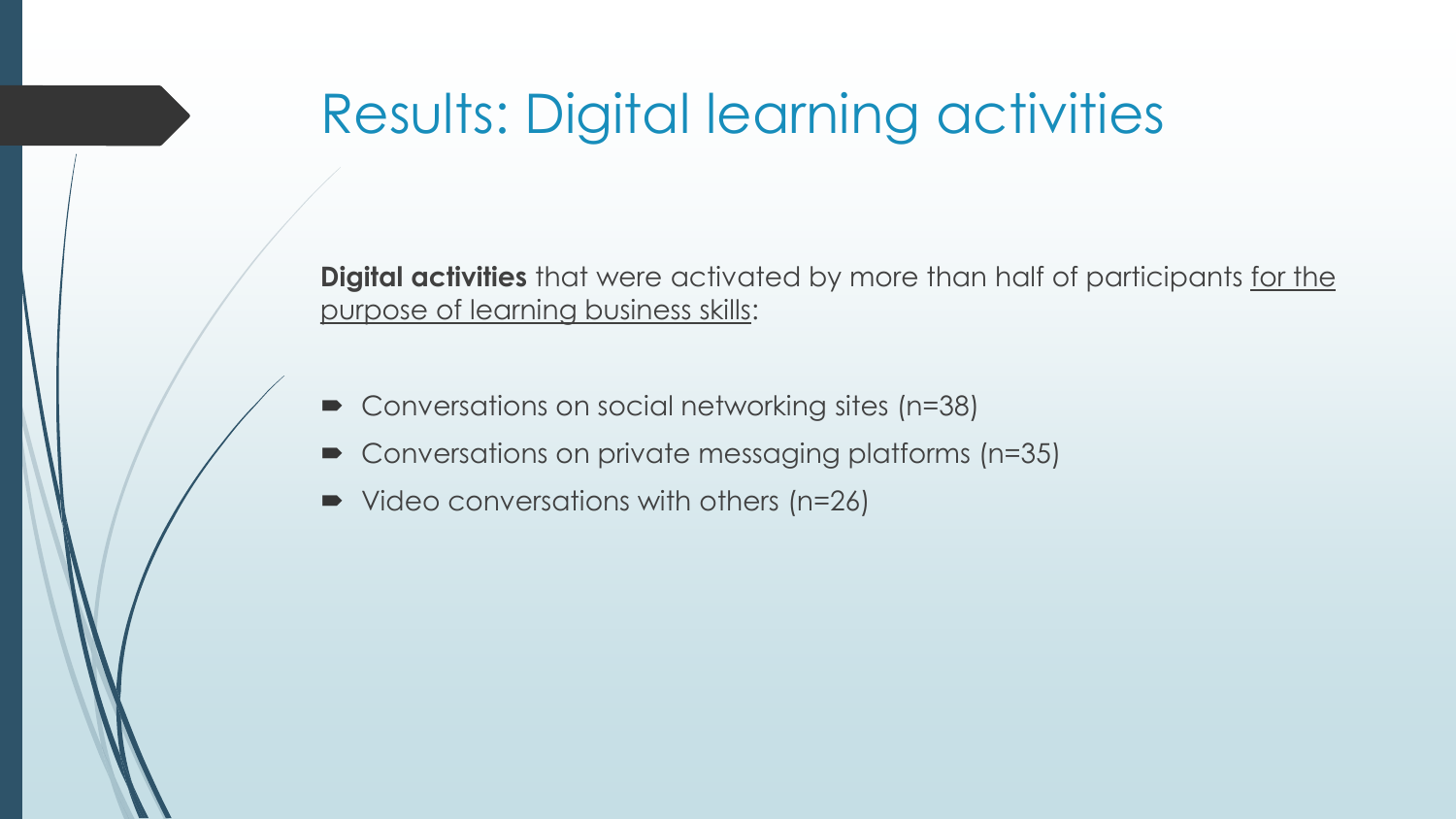## Results: Digital learning resources

**Digital resources** that were activated by more than half of participants for the purpose of learning business skills:

- \*\*Reading content posted by others on a social networking site (n=46)
- Watching informational videos (n=41)
- Reading blog posts or online magazine articles (n=37)
- Reading email newsletters from industry experts (n=37)
- Listening to podcasts (n=27)

\*\*most activated context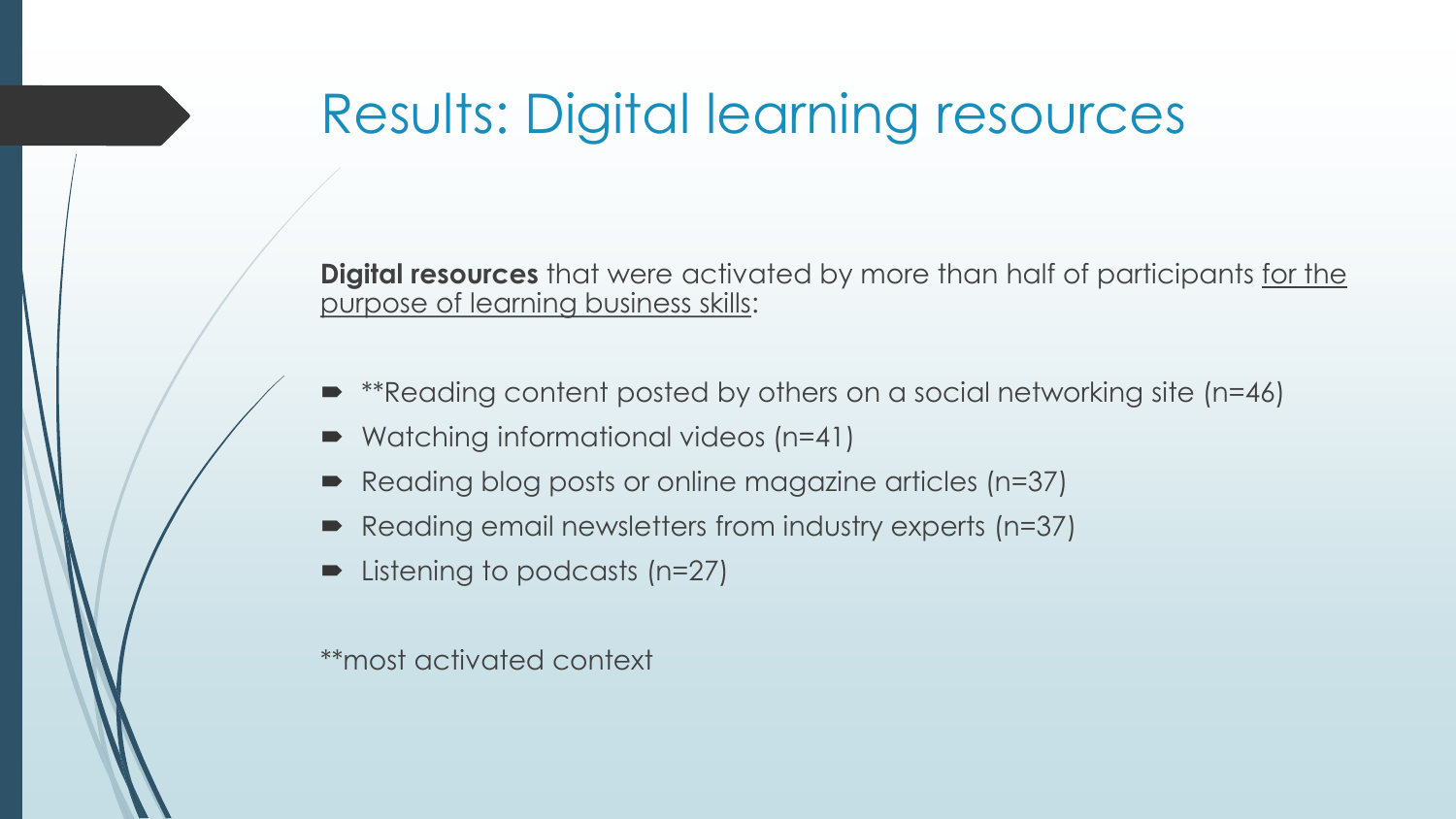### Results: Digital relationship experiences

**Digital relationship experiences** that were activated by more than half of participants for the purpose of learning business skills:

- Connecting with another business colleague (not a mentor) using digital technology (n=38)
- Connecting with other professionals in a free-access online community  $(n=29)$
- Connecting with a mentor using digital technology (n=27)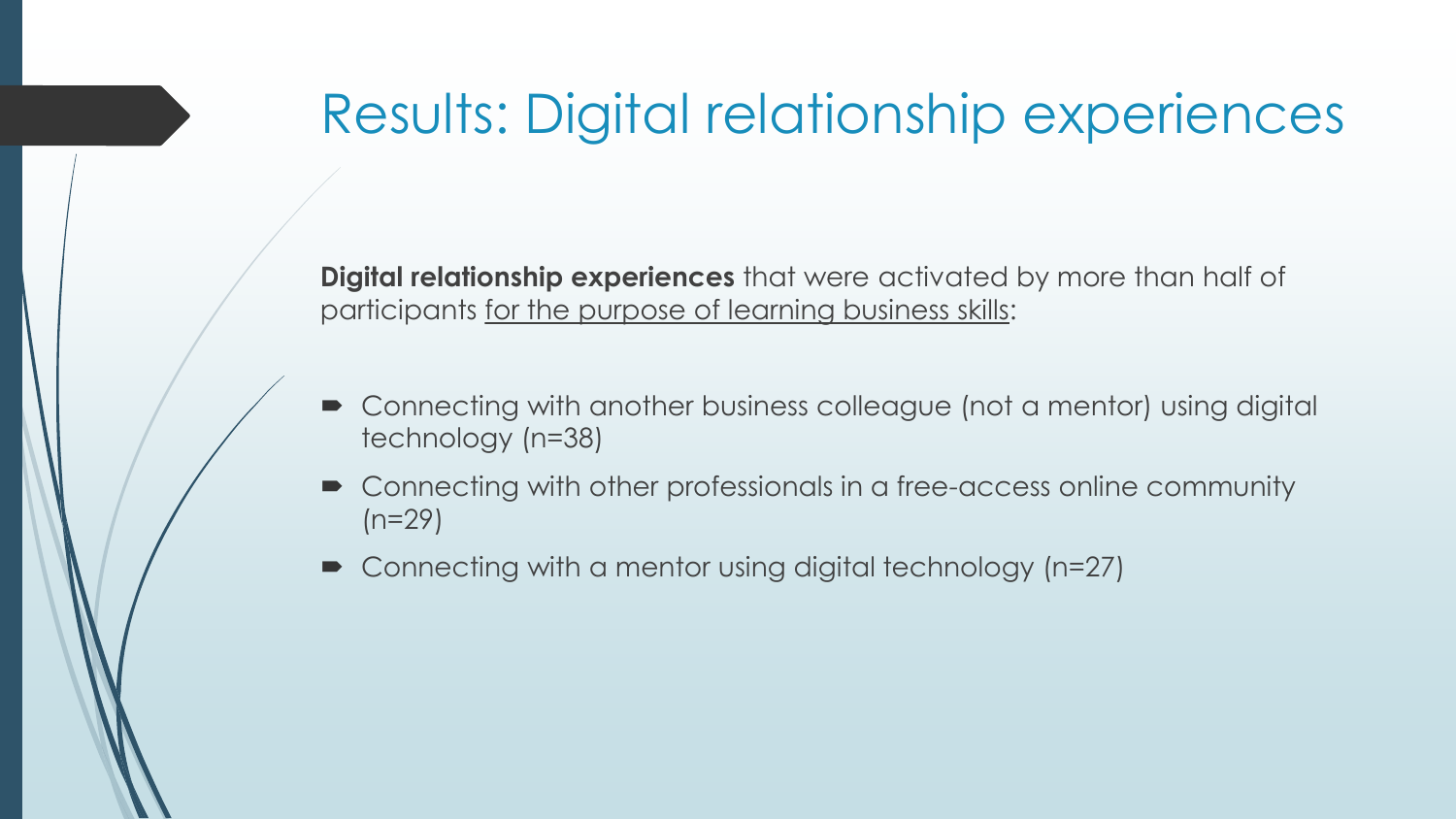# Results: Personal Competency Development

#### **Communication skills**

- $\blacksquare$  informational videos (n=15)
- $\rightarrow$  podcasts (n=15)
- **•** conversations with colleagues (not mentor) (n=16)

#### **Business relationship skills**

- social media : conversations (n=36)
- conversations with colleagues (not mentor) (n=34)
- social media: scrolling (n=33)

#### **Perseverance**

- social media: scrolling (n=16)
- **conversations with colleagues (not**) mentor) (n=16)
- $\bullet$  conversations with mentor (n=16)
- **Confidence**
	- informational videos (n=21)
	- social media: scrolling (n=19)
	- conversations with colleagues (not mentor) (n=19)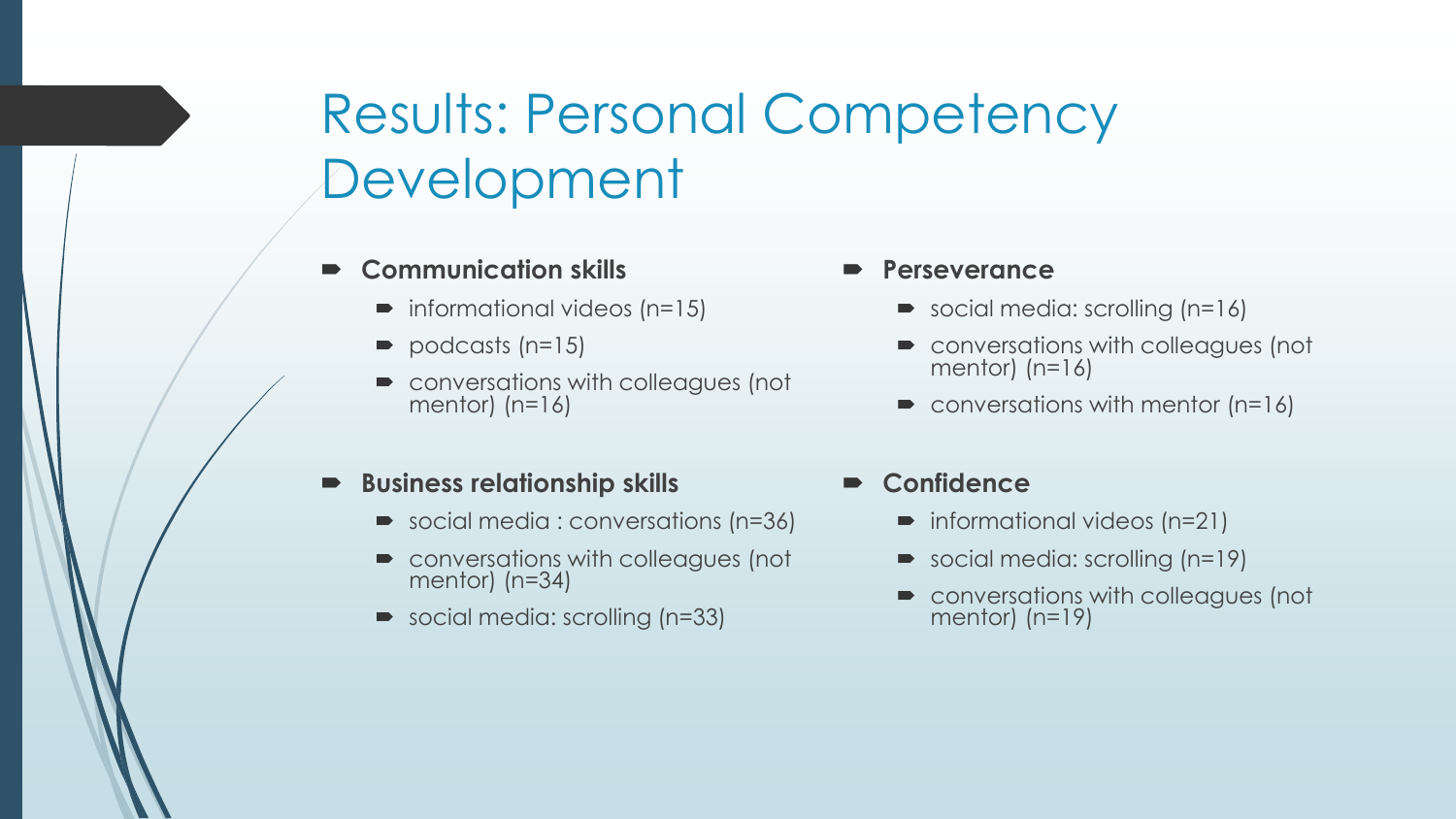# Results: Management Competency Development

### **Financial skills**

- social media : conversations (n=15)
- blog posts/online magazine articles  $(n=10)$
- social media: scrolling (n=9)

#### **Ability to create systems**

- social media : scrolling (n=22)
- social media: conversations (n=21)
- blog posts/online magazine articles  $(n=20)$

### **Strategic planning abilities**

- social media: conversations (n=22)
- conversations with colleagues (not mentor) (n=21
- $\bullet$  conversations with mentor (n=21)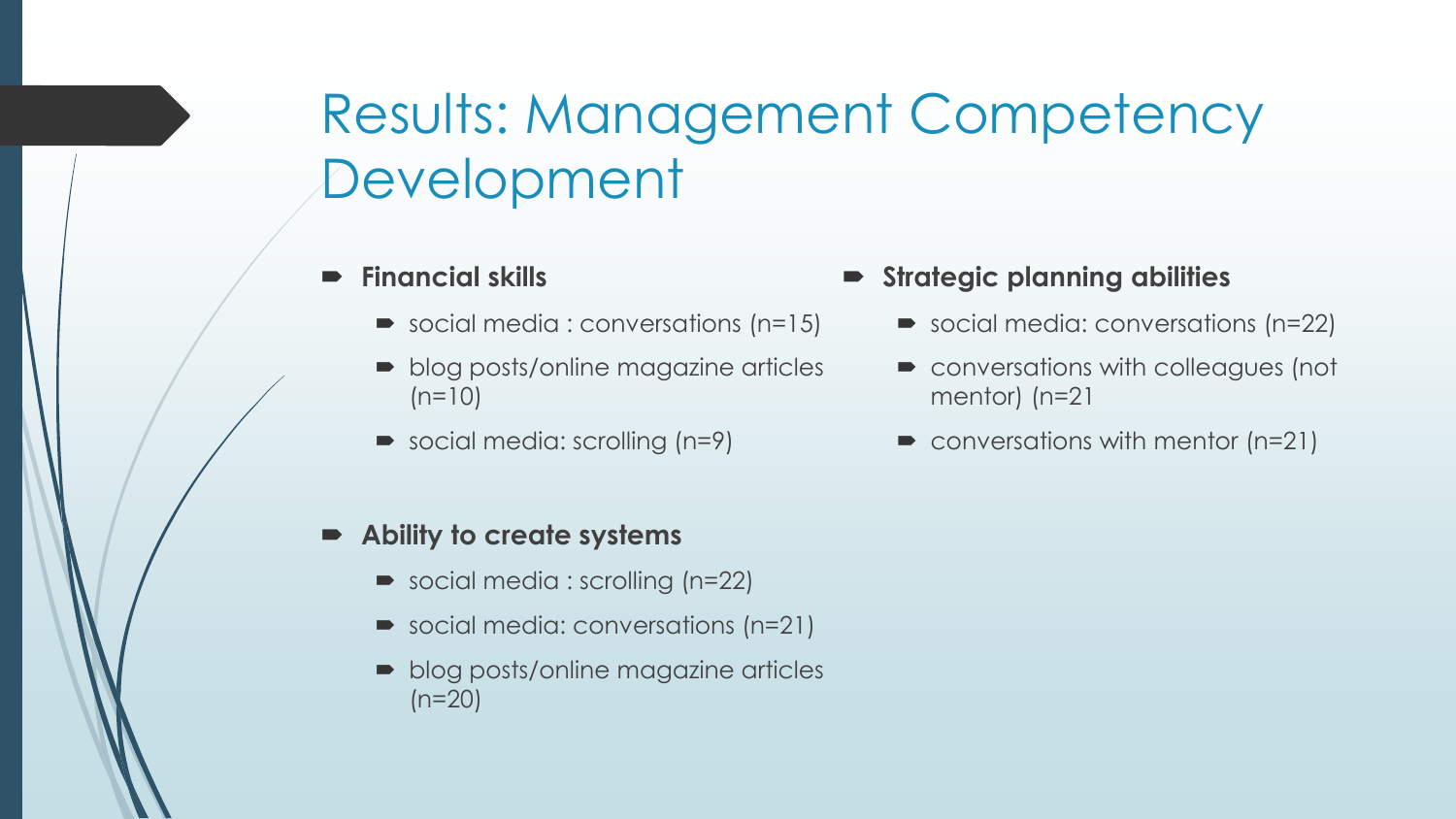# Results: Entrepreneurial Competency Development

- **Ability to come up with new ideas and innovations**
	- social media: scrolling (n=31)
	- social media : conversations (n=29)
	- informational videos (n=29)
- **Ability to take advantage of new opportunities**
	- conversations with colleagues (not mentor) (n=29)
	- social media: scrolling (n=28)
	- social media: scrolling (n=26)
- **Ability to cope with risk**
	- $\bullet$  <10 in all contexts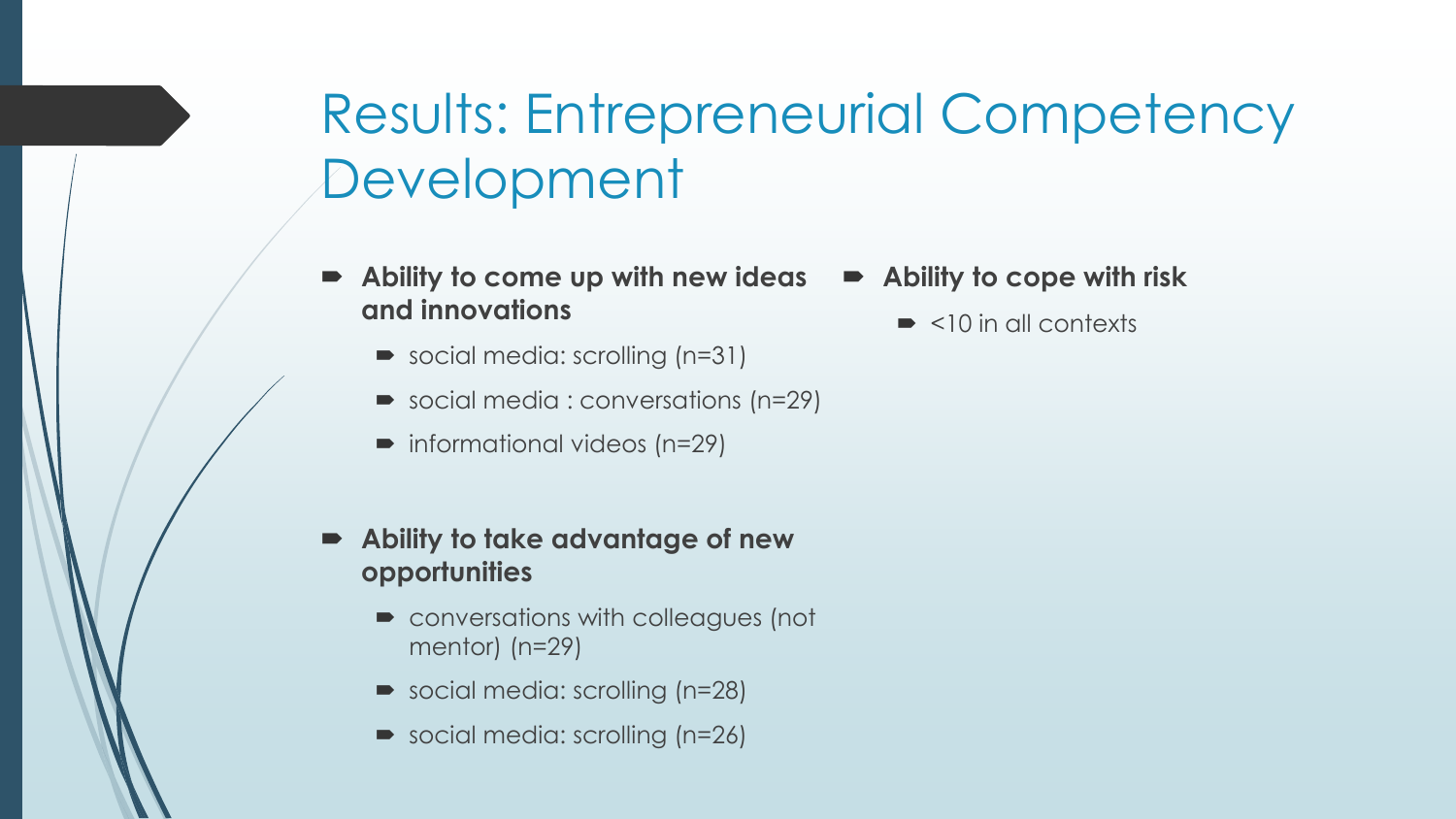Results: Human Resources Competency Development

- **Ability to train employees**
	- $\blacktriangleright$  <10 in all contexts
- **Ability to manage others who work for you**
	- $\blacktriangleright$  <10 in all contexts
- **Hiring skills**
	- $\blacktriangleright$  <10 in all contexts
- **Leadership skills**
	- social media: conversations (n=22)
	- informational videos (n=18)
	- conversations with mentor  $(n=14)$